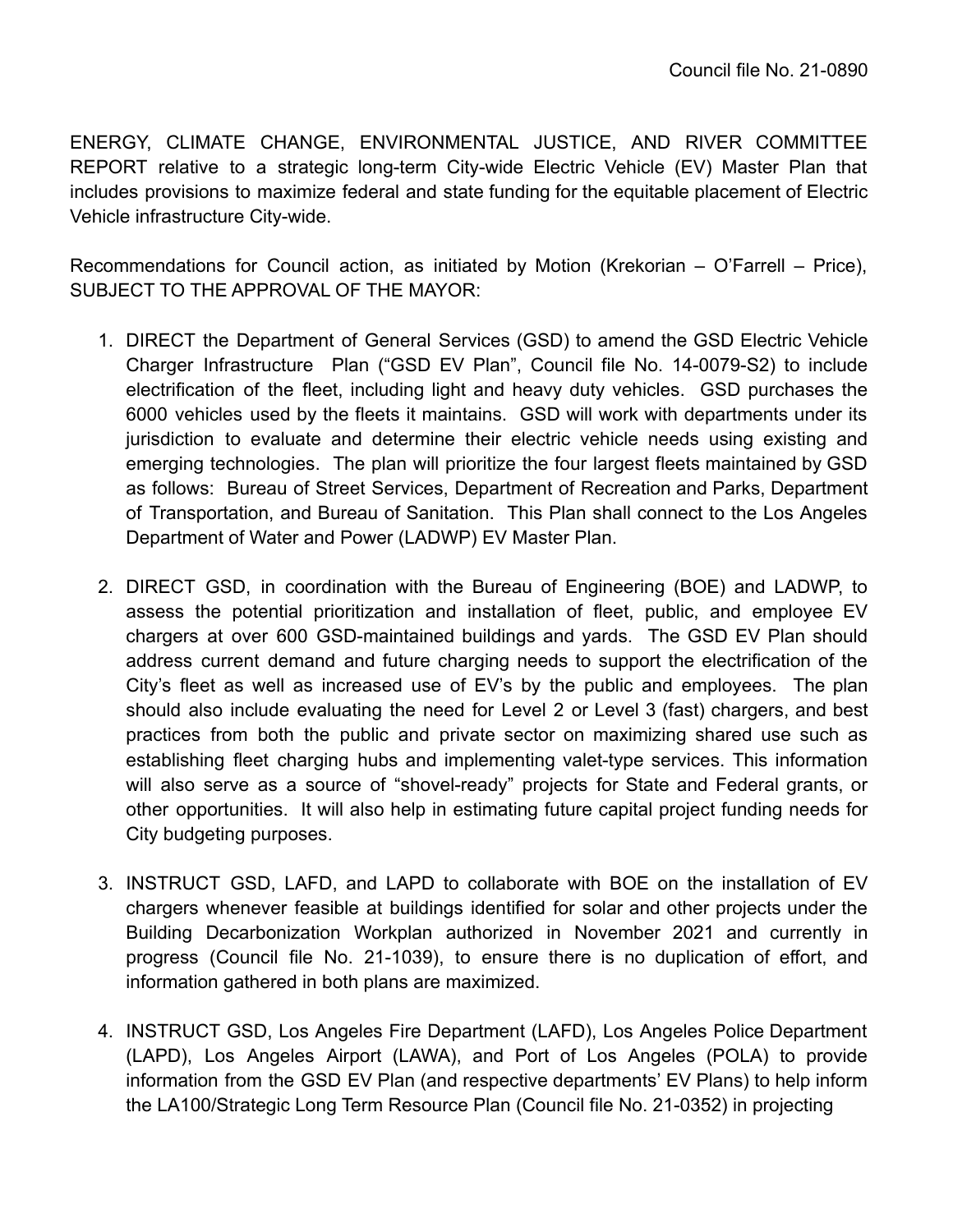future demand from the City's power grid resulting from potentially hundreds of EV chargers to be installed at City facilities in the coming years. GSD, LAFD, LAPD, LAWA and POLA should also provide information to LADWP for the development of the EV Masterplan (Council file No. 21-0890).

- 5. DIRECT LAPD and LAFD, with the collaboration of GSD, BOE and LADWP, to identify light and heavy duty electric vehicle and charger infrastructure needs within their respective departments to electrify LAPD and LAFD vehicles. This information will be shared with LADWP for the development of the EV Masterplan (Council file No. 21-0890).
- 6. DIRECT POLA, LAWA, and LADWP to identify light and heavy duty electric vehicle and charger infrastructure needs within their respective departments to electrify their respective department fleets. This information will be used for the development of the LADWP EV Masterplan (Council file No. 21-0890).
- 7. INSTRUCT the Controller to transfer \$500,000 from the Unappropriated Balance Fund No. 100/58, Account No. 580370, Renewable Energy to General Services, Fund No. 100/40, Account No. 3040, for consultant costs required to amend the "GSD EV Plan," as described above.
- 8. TRANSFER \$61,000 from the Unappropriated Balance Fund No. 100/58, Account No. 580370, Renewable Energy to General Services, Fund No. 100/40, Account No. 1010, Salaries General Account.
- 9. AUTHORIZE resolution position authority for the following positions to implement the recommendations above to expand and accelerate the GSD EV Plan within General Services Department. They will be subject to paygrade determination by the City Administrative Officer, Employee Relations Division. These resources were also requested in a report to Council in October 2021 (Council file No. 21-1249):

|            | <b>Class Code Classification</b> | Position |
|------------|----------------------------------|----------|
| $9171 - 1$ | Senior Management Analyst II     |          |
| 3734-1     | Equipment Specialist I           |          |
| 3734-2     | <b>Equipment Specialist II</b>   |          |

- 10.AUTHORIZE the GSD, or designee, to make any technical and accounting corrections to the recommendation above necessary to effectuate the intent of the City Council action.
- 11. INSTRUCT the LADWP and all involved departments to provide a status update to the Energy, Climate Change, Economic Justice, and River Committee in six months.